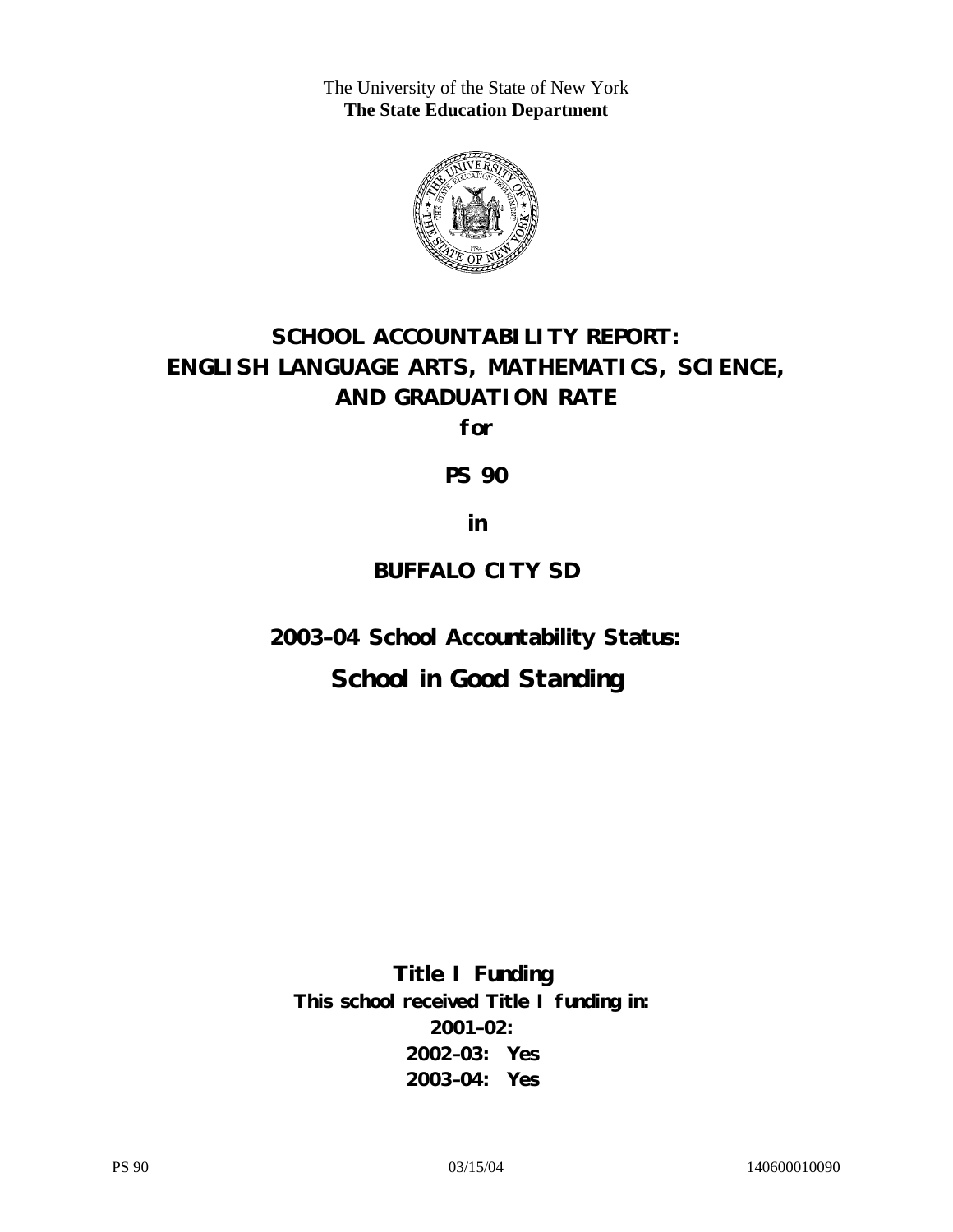### **District/School Accountability Status Categories**

The list below defines the district or school status categories under New York State's district and school accountability system, which is divided into a Federal Title I component and a State component. A district or school that does not receive Title I funding in a school year does not have a federal status in that year. Schools receiving Title I funds that are not in good standing must provide school choice for their students; those in need of improvement year 2 and beyond must also provide Supplemental Education Services to eligible students. Other consequences for districts and schools not in good standing can be found at: www.emsc.nysed.gov/deputy/nclb/accountability/siinfo.htm. To be removed from any improvement status, a district or school must make Adequate Yearly Progress (AYP) for two consecutive years, or in the case of a School Under Registration Review, achieve the performance targets established for the school by the Commissioner.

**District/School in Good Standing:** A district or school is considered to be in good standing if it has not been identified as a District or School in Need of Improvement, Requiring Corrective Action, Planning for Restructuring, or Requiring Academic Progress, or as a School Under Registration Review.

**District/School Requiring Academic Progress:** Under the State component of New York's accountability system, a district or school that did not make AYP in the same grade and subject for two consecutive years is considered a School Requiring Academic Progress (Year 1) the following year. In each succeeding year that the school fails to make AYP, the year designation is incremented by one.

**District/School in Need of Improvement (Year 1):** A district or school that has not made AYP for two consecutive years in the same grade or subject while receiving Title I funds is considered a District/School in Need of Improvement (Year 1) the following year.

**District/School in Need of Improvement (Year 2):** A District or School in Need of Improvement (Year 1) that does not make AYP in the grade or subject for which it was identified while receiving Title I funds is considered a District or School in Need of Improvement (Year 2) the following year.

**District/School Requiring Corrective Action:** A District or School in Need of Improvement (Year 2) that does not make AYP in the grade or subject for which it was identified while receiving Title I funds is considered a District or School Requiring Corrective Action the following year.

**District/School Planning for Restructuring:** A District or School Requiring Corrective Action that does not make AYP in the grade or subject for which it was identified while receiving Title I funds is considered a District or School Planning for Restructuring the following year.

**School Under Registration Review (SURR):** Schools that are farthest from the State standard and have been determined by the Commissioner to be most in need of improvement are Schools Under Registration Review. These schools must achieve performance targets specified by the Commissioner of Education in their area(s) of identification within a prescribed timeframe or risk having their registration revoked by the Board of Regents.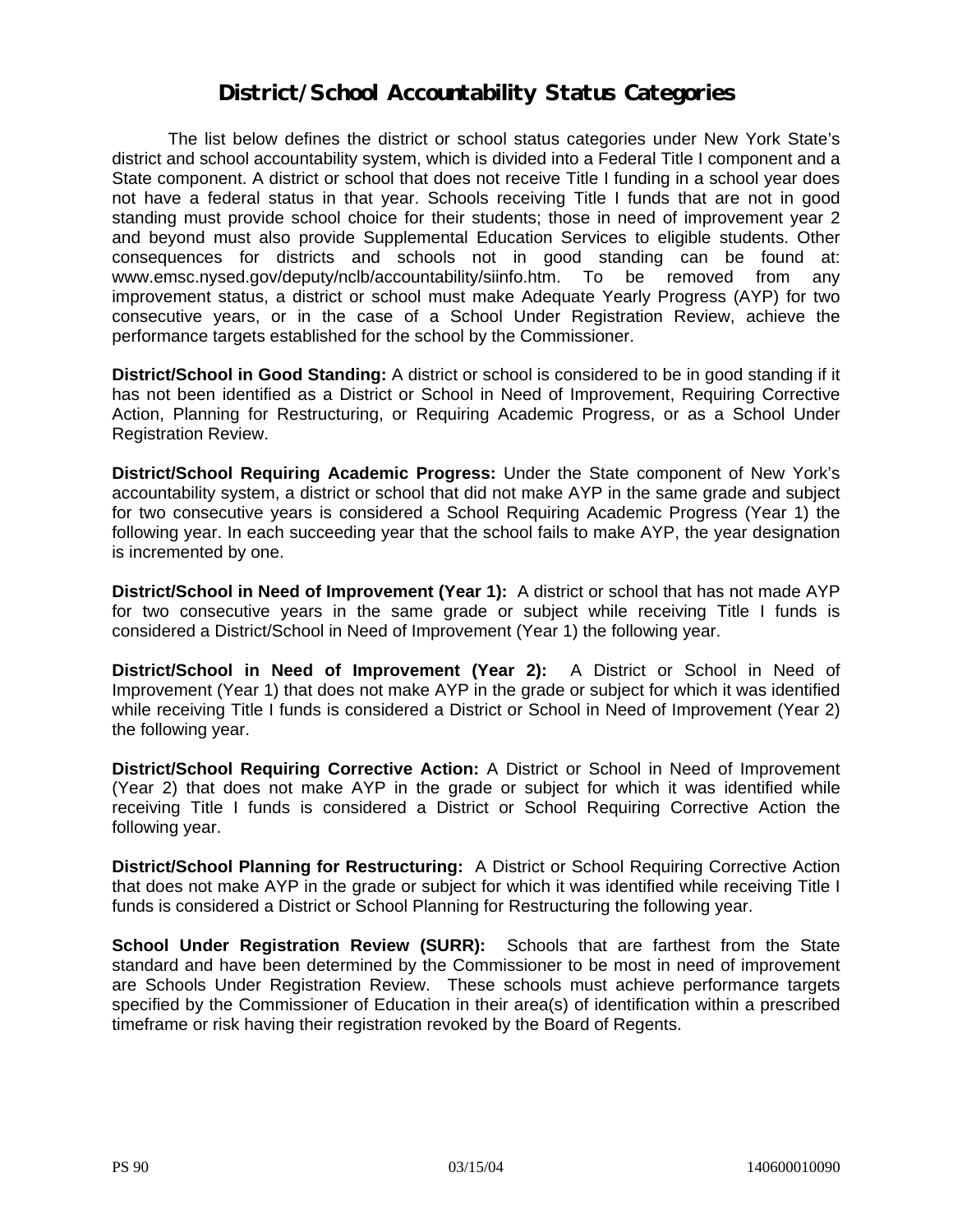### **Elementary-Level English Language Arts Elementary-Level Mathematics Elementary-Level Science**

In 2002-03, this school served only students below grade 4 and did not administer State assessments in English language arts, mathematics, or science. Accountability decisions for this school were based on backmapping, a method by which the grade 4 test scores of a student are attributed to the feeder school in which the student was enrolled in earlier grades. To determine whether a school made AYP in each subject, a performance index was calculated using the grade 4 scores of students who were previously enrolled in this school.

Based on backmapping data, this school made adequate yearly progress (AYP) in English language arts, mathematics and science in 2002-03.

**State accountability status in:** 

| <b>Elementary-level English Language Arts:</b> | <b>Good Standing</b> |
|------------------------------------------------|----------------------|
| <b>Elementary-level mathematics:</b>           | <b>Good Standing</b> |
| <b>Elementary-level science:</b>               | <b>Good Standing</b> |

**Title I accountability status in:** 

| <b>Elementary-level English Language Arts:</b> | <b>Good Standing</b> |
|------------------------------------------------|----------------------|
| <b>Elementary-level mathematics:</b>           | <b>Good Standing</b> |
| <b>Elementary-level science:</b>               | <b>Good Standing</b> |